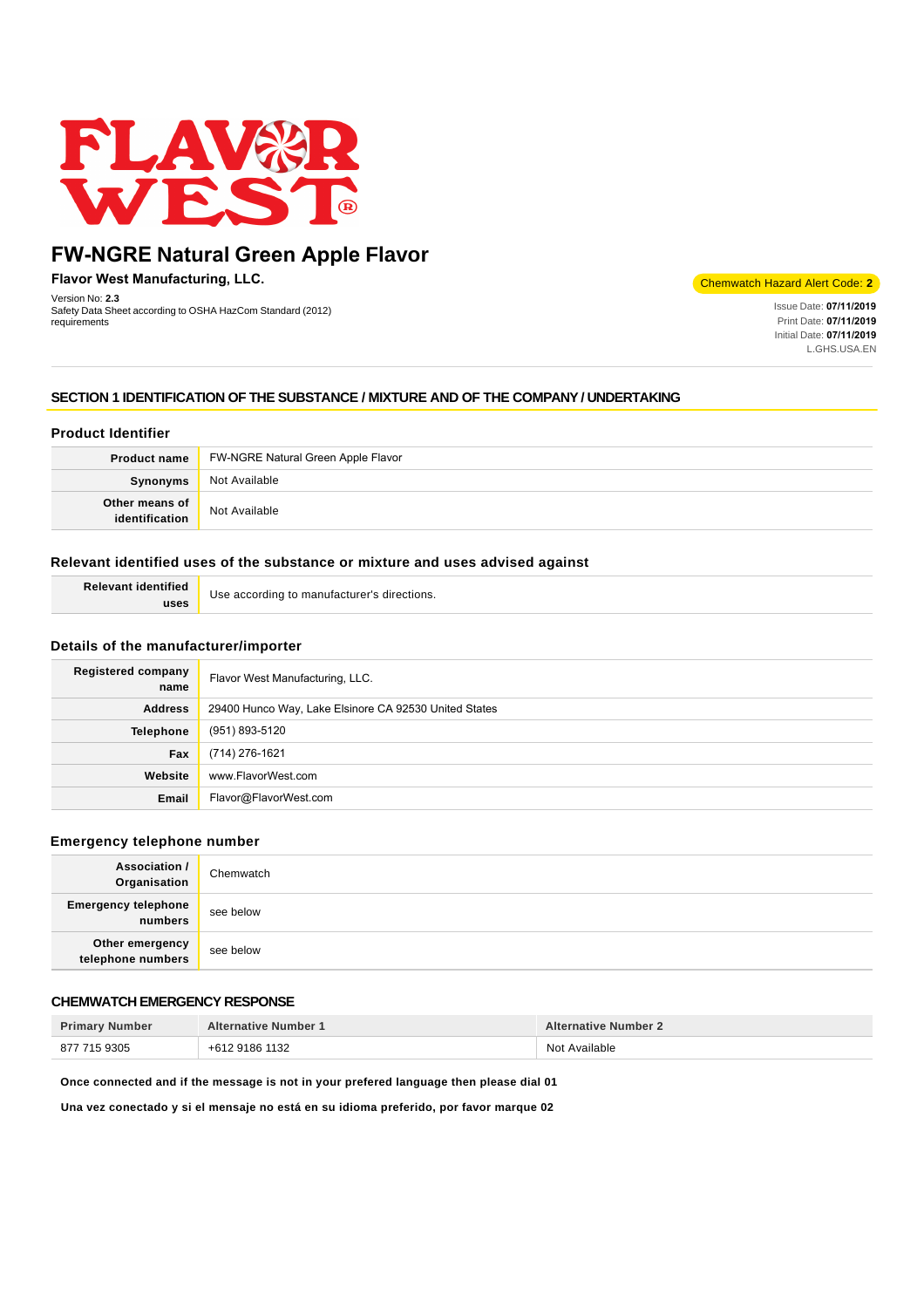| <b>SECTION 2: Hazard(s) Identification</b> |                              |                                                                  |                  |                                                                                                |                        |
|--------------------------------------------|------------------------------|------------------------------------------------------------------|------------------|------------------------------------------------------------------------------------------------|------------------------|
| Hazard                                     | Classification               | Signal word                                                      | Hazard           | Symbol(s)                                                                                      | Precautionary          |
|                                            |                              |                                                                  | Statement(s)     |                                                                                                | Statement(s)           |
|                                            |                              |                                                                  |                  |                                                                                                | P210, P235, P240,      |
| Flammable Liquid                           | 3                            | Warning                                                          | H <sub>226</sub> |                                                                                                | P241, P242, P243, P261 |
|                                            |                              |                                                                  |                  |                                                                                                |                        |
| Other hazards                              |                              |                                                                  |                  | Warning: Contains volatile flavoring chemicals; breathing these chemicals in the workplace may |                        |
|                                            | lead to severe lung damage.  |                                                                  |                  |                                                                                                |                        |
| Acute toxicity                             |                              |                                                                  |                  |                                                                                                |                        |
| P <sub>210</sub>                           |                              | Keep away from heat/sparks/open flames/hot surfaces. No smoking. |                  |                                                                                                |                        |
| P235                                       | Keep cool.                   |                                                                  |                  |                                                                                                |                        |
| P <sub>240</sub>                           |                              | Ground/bond container and receiving equipment.                   |                  |                                                                                                |                        |
| P <sub>241</sub>                           |                              | Use rated explosion-proof electrical equipment.                  |                  |                                                                                                |                        |
| P <sub>242</sub>                           | Use only non-sparking tools. |                                                                  |                  |                                                                                                |                        |
| P <sub>243</sub>                           |                              | Take precautionary measures against static discharge.            |                  |                                                                                                |                        |
| P <sub>261</sub>                           |                              | Avoid breathing dust/fume/gas/mist/vapors/spray                  |                  |                                                                                                |                        |
|                                            |                              |                                                                  |                  | <b>SECTION 3: Composition and Information on Ingredients</b>                                   |                        |
| Chemical name                              | Not applicable.              |                                                                  |                  |                                                                                                |                        |
| Common name                                | Not applicable.              |                                                                  |                  |                                                                                                |                        |
| Not applicable.<br>CAS number              |                              |                                                                  |                  |                                                                                                |                        |
| Impurities &                               |                              |                                                                  |                  |                                                                                                |                        |
| additives                                  |                              |                                                                  |                  |                                                                                                |                        |
| Ingredient                                 |                              | Ingredient                                                       |                  | CAS Number                                                                                     | % range (by weight)    |
| statement for                              |                              | <b>Apple Extractives</b>                                         |                  | Mixture                                                                                        | 50-60%                 |
| $mixture*$                                 |                              | Sugar Syrup                                                      |                  | 57-48-7                                                                                        | 15-25%                 |
|                                            |                              | Water                                                            |                  | 7732-18-5                                                                                      | 10-20%                 |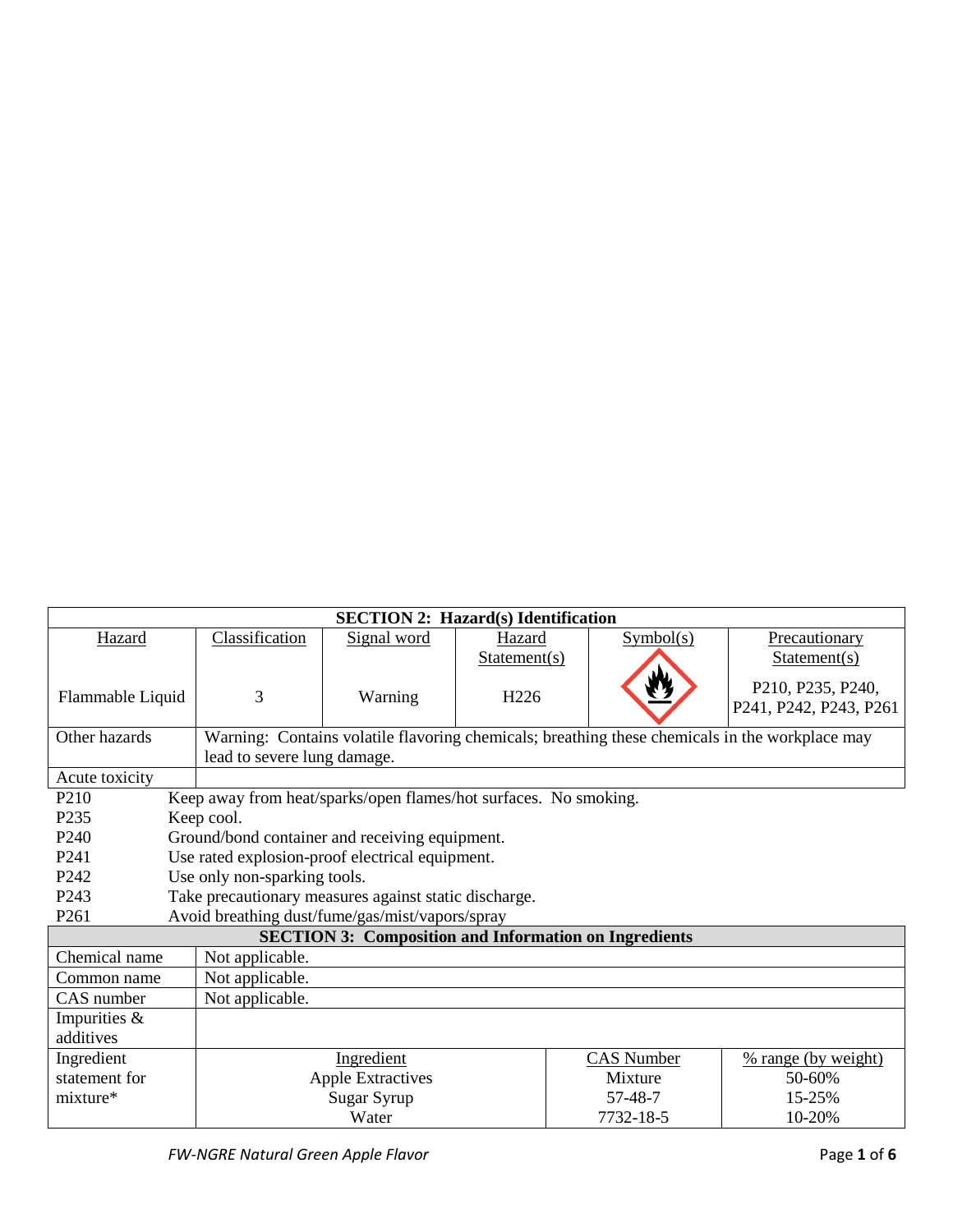|  | Alcohol            | 177<br>54-     | 1-10%     |
|--|--------------------|----------------|-----------|
|  | Natural<br>∹lavors | <b>Mixture</b> | $1 - 10%$ |
|  |                    |                |           |

*\* This flavor mixture is a trade secret. The holder of this proprietary information is Flavor West MFG, LLC.*

| <b>SECTION 4: First-aid Measures</b> |                                                                                                      |  |  |
|--------------------------------------|------------------------------------------------------------------------------------------------------|--|--|
| General                              | As in all cases of potential poisoning, obtain medical advice immediately.                           |  |  |
| Inhalation                           | In the event of exposure to vapors, immediately remove from the area to a fresh air environment.     |  |  |
|                                      | Individuals showing evidence of inhalation exposure should be taken to an uncontaminated area.       |  |  |
|                                      | Obtain medical advice immediately.                                                                   |  |  |
| Skin contact                         | Remove contaminated clothing. Wash skin with large volumes of water. If irritation persists, or any  |  |  |
|                                      | sign of tissue damage is apparent, obtain medical advice immediately.                                |  |  |
| Eye contact                          | In the event of contact with the eyes, irrigate with water for at least 15 minutes. Obtain medical   |  |  |
|                                      | advice if irritation persists.                                                                       |  |  |
| Ingestion                            | In the event of accidental ingestion, rinse mouth with water. Do not induce vomiting unless directed |  |  |
|                                      | to do so by a medical personnel. Never give anything by mouth to an unconscious person. Obtain       |  |  |
|                                      | medical advice immediately.                                                                          |  |  |
| <b>Acute Effects</b>                 | No information available on the product itself.                                                      |  |  |
| <b>Delayed Effects</b>               | No information available on the product itself.                                                      |  |  |
| Immediate medical                    | None known.                                                                                          |  |  |
| attention & special                  |                                                                                                      |  |  |
| treatment                            |                                                                                                      |  |  |

| <b>SECTION 5: Fire-fighting Measures</b>                                                                                  |                                                                                                  |  |
|---------------------------------------------------------------------------------------------------------------------------|--------------------------------------------------------------------------------------------------|--|
| In the event of fire, adequate extinguishers should be used. Avoid inhalation of smoke and fumes. In case of insufficient |                                                                                                  |  |
|                                                                                                                           | ventilation, wear suitable respiratory equipment. Cool fire exposed containers with water spray. |  |
| Suitable                                                                                                                  | Foam, carbon dioxide or dry chemical.                                                            |  |
| extinguishing                                                                                                             |                                                                                                  |  |
| media                                                                                                                     |                                                                                                  |  |
| Unsuitable                                                                                                                | Not available.                                                                                   |  |
| extinguishing                                                                                                             |                                                                                                  |  |
| media                                                                                                                     |                                                                                                  |  |
| Specific hazards                                                                                                          | Closed containers may build up pressure if exposed to heat (fire).                               |  |
| arising from                                                                                                              |                                                                                                  |  |
| chemical                                                                                                                  |                                                                                                  |  |
| Special protective                                                                                                        | No special measures.                                                                             |  |
| equipment and                                                                                                             |                                                                                                  |  |
| precautions for                                                                                                           |                                                                                                  |  |
| fire-fighters                                                                                                             |                                                                                                  |  |

| <b>SECTION 6: Accidental Release Measures</b> |                                                                                                      |  |
|-----------------------------------------------|------------------------------------------------------------------------------------------------------|--|
| Personal                                      | For non-emergency and emergency personnel:                                                           |  |
| precautions,                                  | Adequate protective gloves should be worn when handling spillages. No smoking. Avoid naked           |  |
| protective                                    | flames or other potential sources of ignition (eg. electrical equipment). Avoid skin contamination   |  |
| equipment,                                    | and inhalation of vapor. Individual washing routines should be followed after any potential contact. |  |
| emergency                                     | Ensure adequate ventilation in working areas following accidental release.                           |  |
| procedures                                    |                                                                                                      |  |
| Methods for                                   | For containment:                                                                                     |  |
| material                                      | Small spills can be wiped up with a cloth or paper. Standard absorbents can be used (saw dust, sand, |  |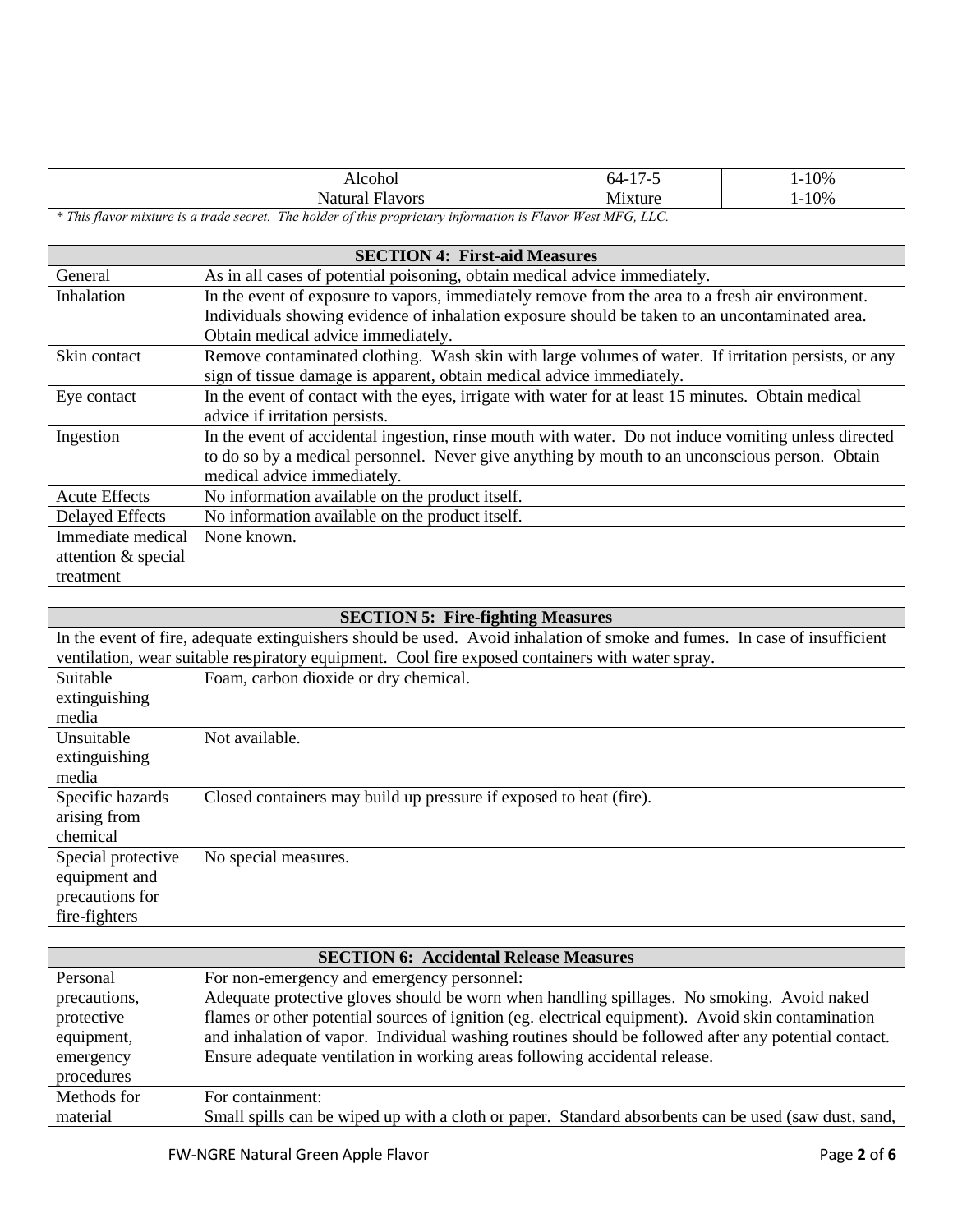| containment and | vermiculite). Wear rubber gloves. Avoid contact with skin. If skin contact occurs, wash liberally |
|-----------------|---------------------------------------------------------------------------------------------------|
| clean up        | with soap and water.                                                                              |
|                 | For clean up:<br>Spillages should be disposed of in accordance with Governmental Regulations.     |

| <b>SECTION 7: Handling and Storage</b> |                                                                                                         |  |  |
|----------------------------------------|---------------------------------------------------------------------------------------------------------|--|--|
| Precautions for                        | Avoid contact with skin and eyes. Wear adequate protective gloves protection and eye/face               |  |  |
| safe handling                          | protection. No smoking. Avoid sources of ignition. Avoid exposing to high temperature during            |  |  |
|                                        | processing. Do not ingest or apply to the skin as such. Good personal washing routines should be        |  |  |
|                                        | followed. Maintain adequate local and general ventilation where product is handled.                     |  |  |
|                                        |                                                                                                         |  |  |
| Cautions for safe                      | It is good general practice to store in closed, preferably full, containers away from heat sources, and |  |  |
| storage                                | protected from extremes of temperature. Do not re-use empty container.                                  |  |  |
| Incompatibilities                      | None known.                                                                                             |  |  |

| <b>SECTION 8: Exposure Controls and Personal Protection</b> |                                                                                                    |  |
|-------------------------------------------------------------|----------------------------------------------------------------------------------------------------|--|
| <b>OSHA PEL</b>                                             |                                                                                                    |  |
| <b>ACGIH TLV</b>                                            |                                                                                                    |  |
| Any other                                                   |                                                                                                    |  |
| exposure limits                                             |                                                                                                    |  |
| Exposure controls                                           | Avoid exposing to high temperature during processing. Maintain adequate local and general          |  |
|                                                             | ventilation where product is handled.                                                              |  |
| Appropriate                                                 | Maintain adequate local and general ventilation where product is handled and dispensed.            |  |
| engineering                                                 |                                                                                                    |  |
| controls                                                    |                                                                                                    |  |
| Individual                                                  | Respiratory protection: Breathing of the vapors or dust particles may be hazardous. In the absence |  |
| protection                                                  | of appropriate engineering controls such as spot ventilation, ventilated enclosures, etc., workers |  |
| measures                                                    | should be avail themselves of the appropriate NIOSH approved respiratory protection.               |  |
|                                                             | Hand protection: Adequate protective gloves should be worn.                                        |  |
|                                                             | Eye protection: Adequate safety glasses should be used.                                            |  |
|                                                             | Skin protection: Wear protective clothing, overall if necessary to limit the odor contamination of |  |
|                                                             | personal clothing. Individual washing routines should be followed after any potential contact.     |  |

| <b>SECTION 9: Physical and Chemical Properties</b> |                                                                                      |  |
|----------------------------------------------------|--------------------------------------------------------------------------------------|--|
| Appearance                                         | Amber Liquid                                                                         |  |
| Odor                                               | Characteristic strong odor according to the commercial description of the substance. |  |
| Odor threshold                                     | Not available.                                                                       |  |
| pH                                                 | Not available.                                                                       |  |
| Melting and                                        | Not available.                                                                       |  |
| freezing point                                     |                                                                                      |  |
| Initial boiling                                    | Not available.                                                                       |  |
| point and boiling                                  |                                                                                      |  |
| range                                              |                                                                                      |  |
| Flash point                                        | $113^{\circ}F(45^{\circ}C)$                                                          |  |
| Evaporation rate                                   | Not available.                                                                       |  |
| Flammability                                       | Not available.                                                                       |  |
| (solid/gas)                                        |                                                                                      |  |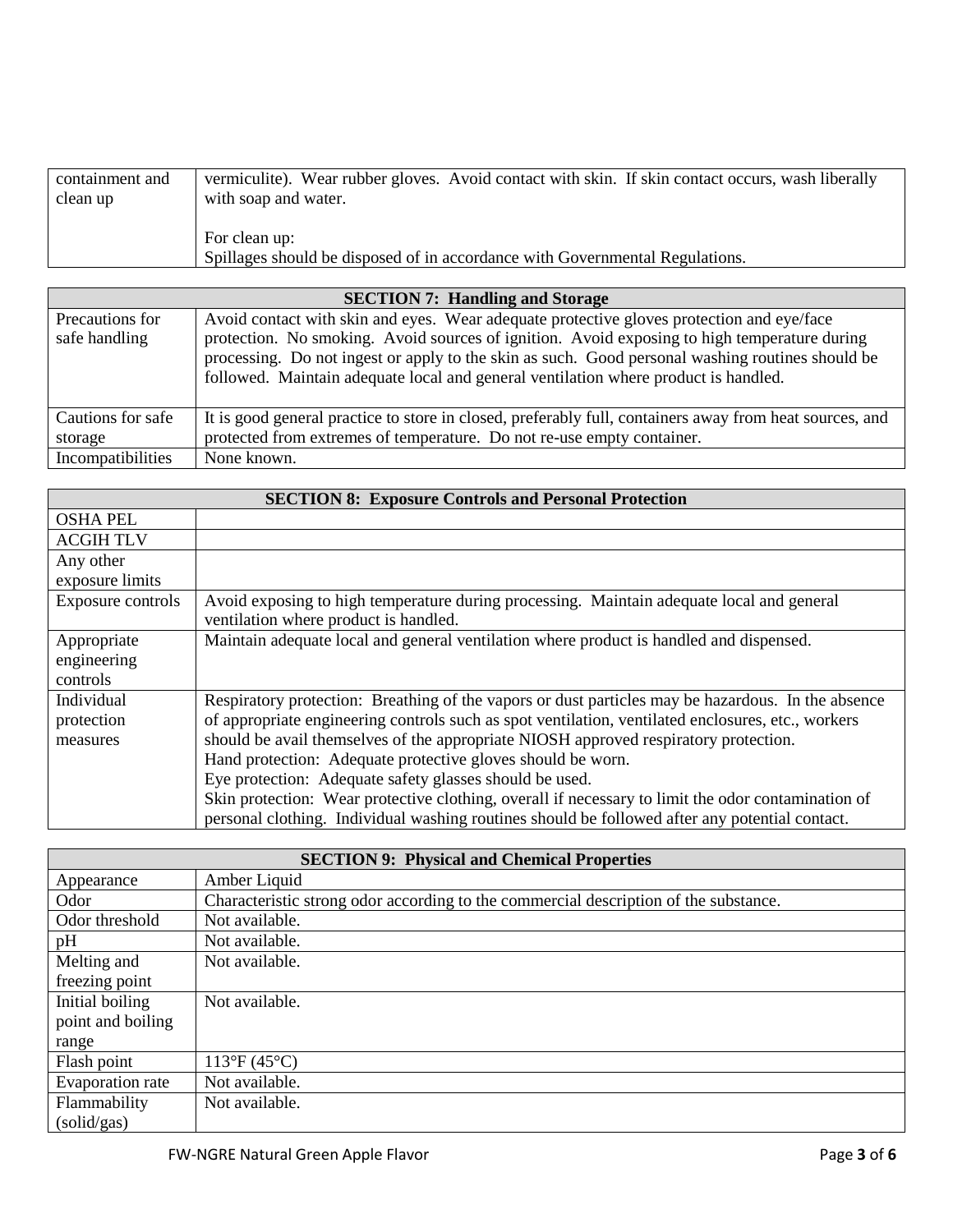| Upper/lower      | Not available. |
|------------------|----------------|
| flammability or  |                |
| exposure limits  |                |
| Vapor pressure   | Not available. |
| Vapor density    | Not available. |
| Relative density | 1.26           |
| Solubility(ies)  | Water          |
| Partition        | Not available. |
| coefficient: n-  |                |
| octanol/water    |                |
| Auto-ignition    | Not available. |
| temperature      |                |
| Decomposition    | Not available. |
| temperature      |                |
| Viscosity        | Not available. |

| <b>SECTION 10: Stability and Reactivity</b> |                                                                                                   |  |  |  |
|---------------------------------------------|---------------------------------------------------------------------------------------------------|--|--|--|
| Reactivity                                  | No reaction known with water.                                                                     |  |  |  |
| Chemical stability                          | Presents no significant reactivity hazard. Normally stable even at elevated temperatures and      |  |  |  |
|                                             | pressures. Avoid temperatures above or near to the flash point. Not pyrophoric nor reactive with  |  |  |  |
|                                             | water. Does not undergo explosive decomposition, is shock stable, and is not an oxygen donor.     |  |  |  |
|                                             | Does not form explosive mixtures with other organic materials. Will not undergo hazardous         |  |  |  |
|                                             | exothermic polymerization.                                                                        |  |  |  |
| Possibility of                              | Not known.                                                                                        |  |  |  |
| hazardous                                   |                                                                                                   |  |  |  |
| reactions                                   |                                                                                                   |  |  |  |
| Conditions to                               | Avoid temperatures above or at least 5°C below flash point for any flammable liquids. Do not heat |  |  |  |
| avoid                                       | closed containers. Avoid contact with oxidizing agents.                                           |  |  |  |
| Incompatible                                | Avoid strong oxidizing agents.                                                                    |  |  |  |
| materials                                   |                                                                                                   |  |  |  |
| Hazardous                                   | Contact with water or storage under recommended conditions for one year should not produce        |  |  |  |
| decomposition                               | dangerous decomposition products.                                                                 |  |  |  |
| products                                    |                                                                                                   |  |  |  |

| <b>SECTION 11: Toxicological Information</b> |  |  |
|----------------------------------------------|--|--|
| Likely exposure                              |  |  |
| route(s)                                     |  |  |
| Symptoms                                     |  |  |
| Delayed and                                  |  |  |
| immediate effects                            |  |  |
| Chronic effects                              |  |  |
| from short and                               |  |  |
| long term                                    |  |  |
| exposure                                     |  |  |
| Numerical                                    |  |  |
| measures of                                  |  |  |
| toxicity                                     |  |  |
| Hazardous                                    |  |  |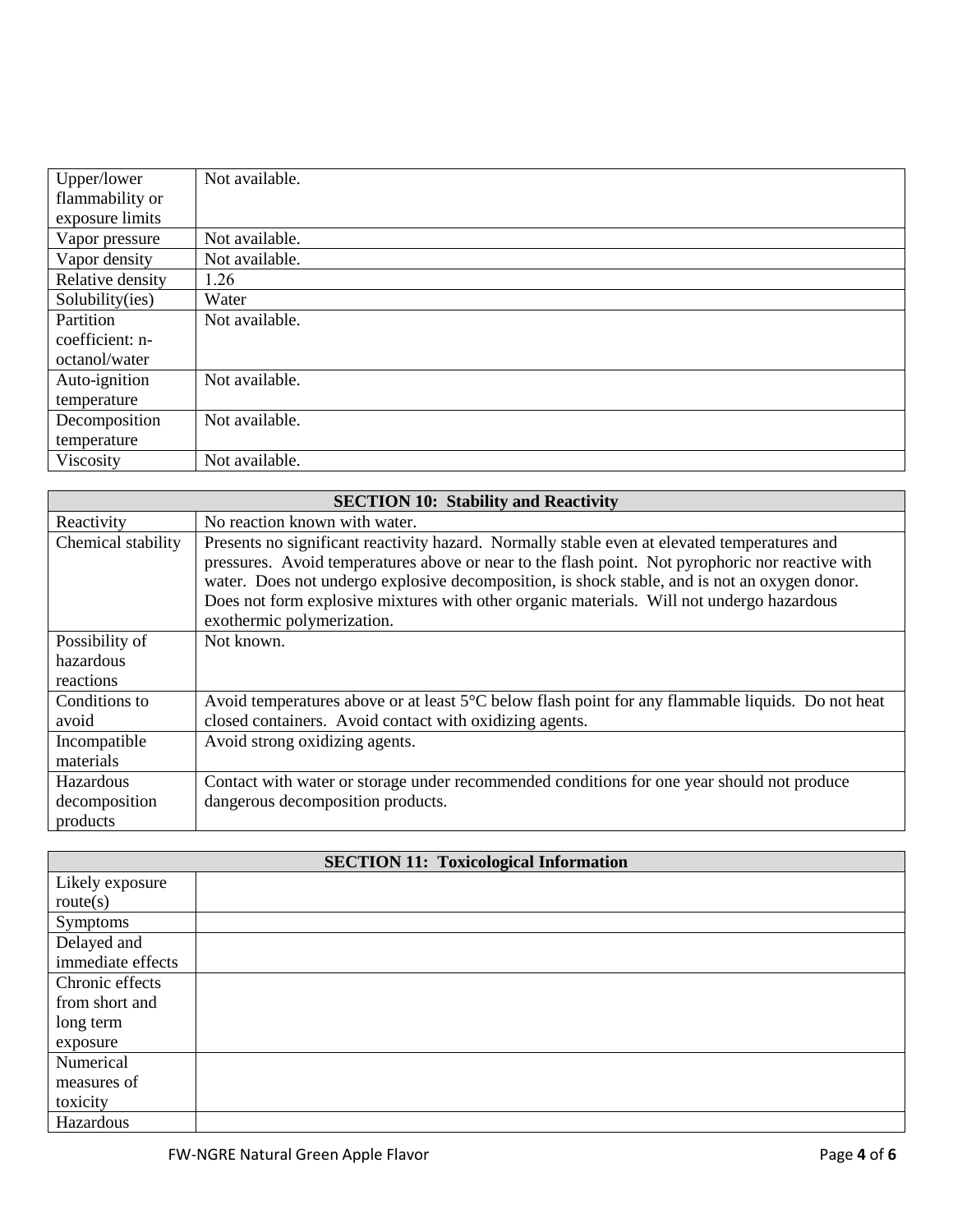| <b>SECTION 12: Ecological Information</b> |  |  |
|-------------------------------------------|--|--|
| Ecotoxicity                               |  |  |
| Persistence and                           |  |  |
| degradability                             |  |  |
| Bioaccumulative                           |  |  |
| potential                                 |  |  |
| Mobility in soil                          |  |  |
| Other adverse                             |  |  |
| effects                                   |  |  |

| <b>SECTION 13: Disposal Considerations</b> |                                                                                                     |  |  |
|--------------------------------------------|-----------------------------------------------------------------------------------------------------|--|--|
| Disposal                                   | Place materials into sealed containers. The disposal method for rejected products or returned goods |  |  |
| recommendations                            | must ensure that it cannot be resold or reused. Do not allow product to reach sewage system.        |  |  |
| Regulatory                                 | Dispose of container in accordance with local, regional, national and international regulations.    |  |  |
| requirements                               |                                                                                                     |  |  |

| <b>SECTION 14: Transport Information</b> |                                   |                              |  |
|------------------------------------------|-----------------------------------|------------------------------|--|
| <b>UNO</b>                               | UN-No                             | 1197                         |  |
|                                          | Proper Shipping Name              | EXTRACTS, FLAVOURING, LIQUID |  |
|                                          | <b>Transport Hazard Class(es)</b> | 3                            |  |
|                                          | Packing Group                     | Ш                            |  |
| <b>ADR/RID</b>                           | UN-No                             | 1197                         |  |
| (Land transport)                         | Proper Shipping Name              | EXTRACTS, FLAVOURING, LIQUID |  |
|                                          | <b>Transport Hazard Class(es)</b> | 3                            |  |
|                                          | Packing Group                     | Not Hazmat                   |  |
| <b>IMDG-Code</b>                         | UN-No                             | 1197                         |  |
| (Sea transport)                          | Proper Shipping Name              | EXTRACTS, FLAVOURING, LIQUID |  |
|                                          | <b>Transport Hazard Class(es)</b> | 3                            |  |
|                                          | Packing Group                     | Ш                            |  |
| <b>ICAO-IATA</b>                         | UN-No                             | 1197                         |  |
| (Air transport)                          | Proper Shipping Name              | EXTRACTS, FLAVOURING, LIQUID |  |
|                                          | <b>Transport Hazard Class(es)</b> | 3                            |  |
|                                          | Packing Group                     | III                          |  |
| Environmental                            |                                   |                              |  |
| hazards                                  |                                   |                              |  |
| Transport in bulk                        |                                   |                              |  |
| Special                                  |                                   |                              |  |
| precautions                              |                                   |                              |  |

| <b>SECTION 15: Regulatory Information</b> |             |             |        |  |
|-------------------------------------------|-------------|-------------|--------|--|
| Country                                   | Regulations |             |        |  |
| <b>USA</b>                                | Federal     | <b>OSHA</b> |        |  |
|                                           |             | <b>TSCA</b> |        |  |
|                                           |             | <b>HMIS</b> |        |  |
|                                           |             | <b>NFPA</b> | Health |  |